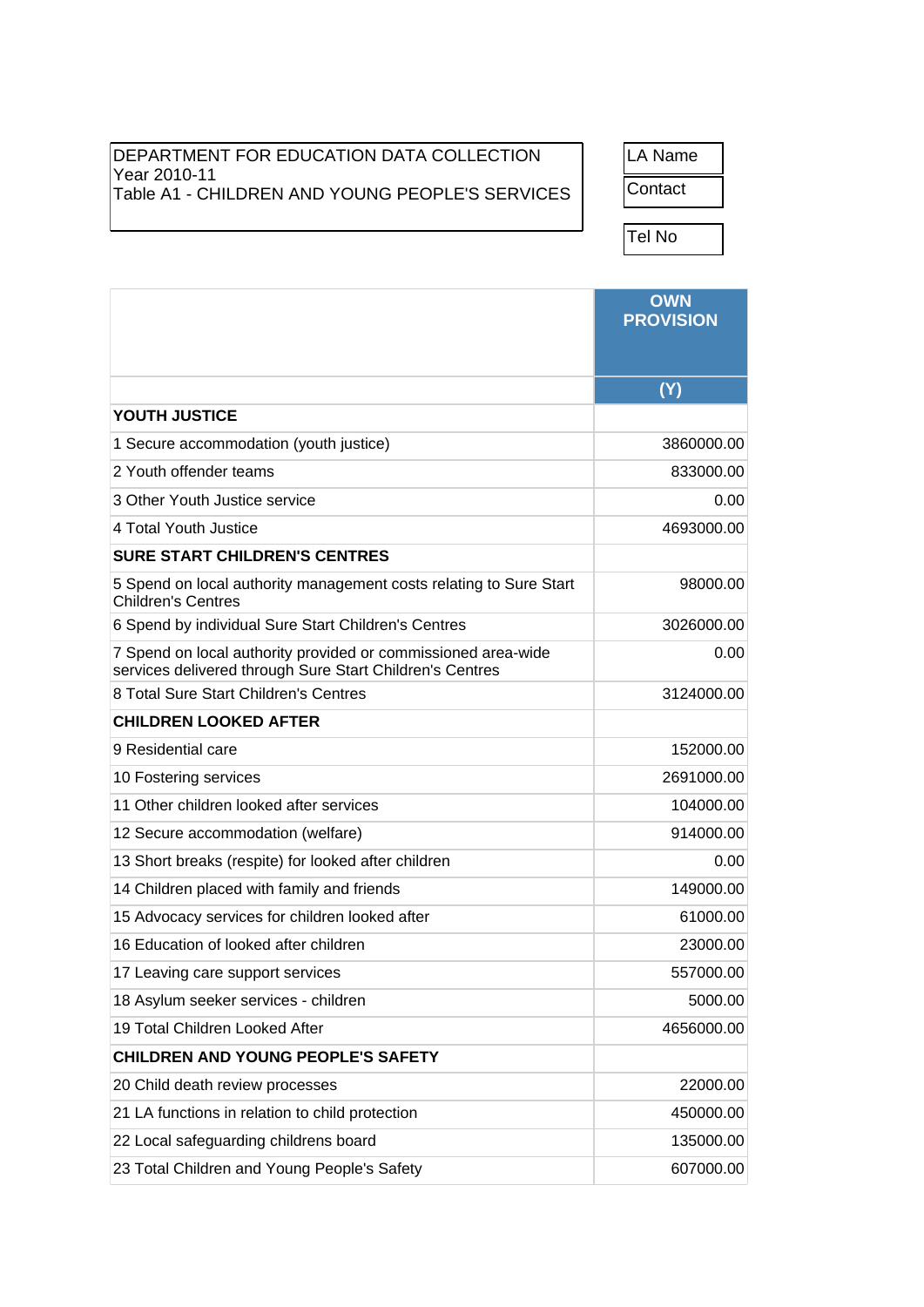| South Gloucestershire |                | <b>ILA No.</b>                    |  |
|-----------------------|----------------|-----------------------------------|--|
| Dave Spearing         | <b>I</b> Email | $\mathsf{CYP}$ .finance@southglos |  |
| $\overline{A}$        |                | .gov.uk                           |  |

01454 863198

| <b>PRIVATE</b> | <b>OTHER</b><br><b>PUBLIC</b> | <b>VOLUNTARY</b> | <b>TOTAL</b><br><b>EXPENDITURE</b> |
|----------------|-------------------------------|------------------|------------------------------------|
| (Z(i))         | (Z (ii))                      | (Z(iii))         | (k)                                |
|                |                               |                  |                                    |
| 0.00           | 0.00                          | 0.00             | 3860000.00                         |
| 0.00           | 0.00                          | 0.00             | 833000.00                          |
| 0.00           | 0.00                          | 0.00             | 0.00                               |
| 0.00           | 0.00                          | 0.00             | 4693000.00                         |
|                |                               |                  |                                    |
| 0.00           | 0.00                          | 0.00             | 98000.00                           |
| 0.00           | 0.00                          | 0.00             | 3026000.00                         |
| 0.00           | 0.00                          | 0.00             | 0.00                               |
| 0.00           | 0.00                          | 0.00             | 3124000.00                         |
|                |                               |                  |                                    |
| 2934000.00     | 158000.00                     | 0.00             | 3244000.00                         |
| 1146000.00     | 0.00                          | 0.00             | 3837000.00                         |
| 0.00           | 0.00                          | 0.00             | 104000.00                          |
| 0.00           | 0.00                          | 0.00             | 914000.00                          |
| 0.00           | 0.00                          | 0.00             | 0.00                               |
| 0.00           | 0.00                          | 0.00             | 149000.00                          |
| 1000.00        | 9000.00                       | 46000.00         | 117000.00                          |
| 0.00           | 0.00                          | 0.00             | 23000.00                           |
| 227000.00      | 0.00                          | 26000.00         | 810000.00                          |
| 100000.00      | 0.00                          | 0.00             | 105000.00                          |
| 4408000.00     | 167000.00                     | 72000.00         | 9303000.00                         |
|                |                               |                  |                                    |
| 0.00           | 0.00                          | 0.00             | 22000.00                           |
| 0.00           | 0.00                          | 25000.00         | 475000.00                          |
| 0.00           | 0.00                          | 0.00             | 135000.00                          |
| 0.00           | 0.00                          | 25000.00         | 632000.00                          |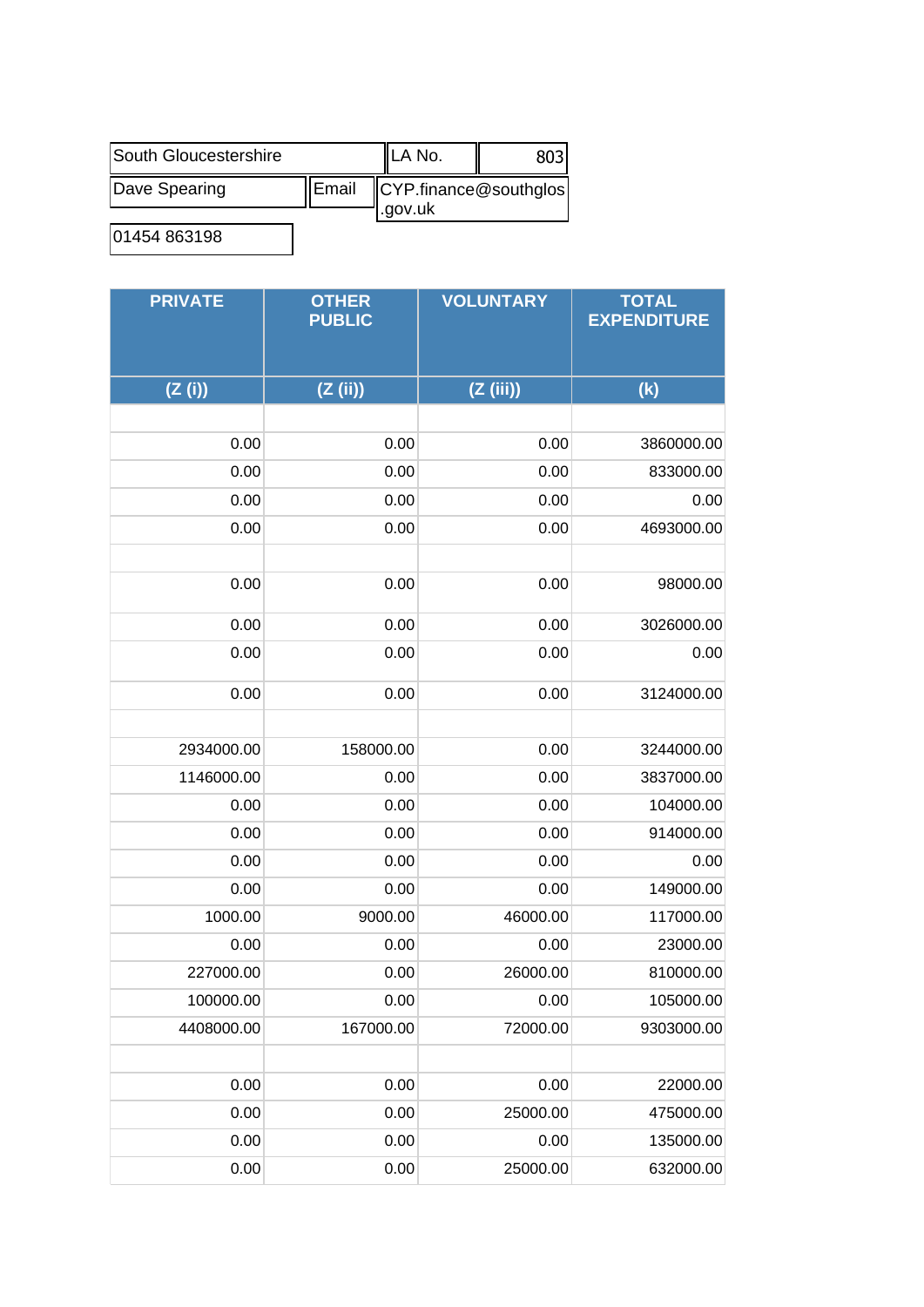| <b>INCOME</b> | <b>NET Current</b><br><b>Expenditure</b> | <b>Govt. Grants</b><br><b>Inside AEF</b> | <b>Govt. Grants</b><br><b>Outside AEF</b> |
|---------------|------------------------------------------|------------------------------------------|-------------------------------------------|
| (1)           | (m)                                      | (n)                                      | (o)                                       |
|               |                                          |                                          |                                           |
| 3859000.00    | 1000.00                                  | 0.00                                     | 0.00                                      |
| 489000.00     | 344000.00                                | 0.00                                     | 0.00                                      |
| 0.00          | 0.00                                     | 0.00                                     | 0.00                                      |
| 4348000.00    | 345000.00                                | 0.00                                     | 0.00                                      |
|               |                                          |                                          |                                           |
| 0.00          | 98000.00                                 | 98000.00                                 | 0.00                                      |
| 0.00          | 3026000.00                               | 3026000.00                               | 0.00                                      |
| 0.00          | 0.00                                     | 0.00                                     | 0.00                                      |
| 0.00          | 3124000.00                               | 3124000.00                               | 0.00                                      |
|               |                                          |                                          |                                           |
| 0.00          | 3244000.00                               | 0.00                                     | 0.00                                      |
| 41000.00      | 3796000.00                               | 21000.00                                 | 0.00                                      |
| 11000.00      | 93000.00                                 | 0.00                                     | 0.00                                      |
| 871000.00     | 43000.00                                 | 0.00                                     | 0.00                                      |
| 0.00          | 0.00                                     | 0.00                                     | 0.00                                      |
| 0.00          | 149000.00                                | 0.00                                     | 0.00                                      |
| 0.00          | 117000.00                                | 0.00                                     | 0.00                                      |
| 0.00          | 23000.00                                 | 0.00                                     | 0.00                                      |
| 0.00          | 810000.00                                | 0.00                                     | 0.00                                      |
| 0.00          | 105000.00                                | 100000.00                                | 0.00                                      |
| 923000.00     | 8380000.00                               | 121000.00                                | 0.00                                      |
|               |                                          |                                          |                                           |
| 0.00          | 22000.00                                 | 0.00                                     | 0.00                                      |
| 21000.00      | 454000.00                                | 0.00                                     | 0.00                                      |
| 62000.00      | 73000.00                                 | 0.00                                     | 0.00                                      |
| 83000.00      | 549000.00                                | 0.00                                     | 0.00                                      |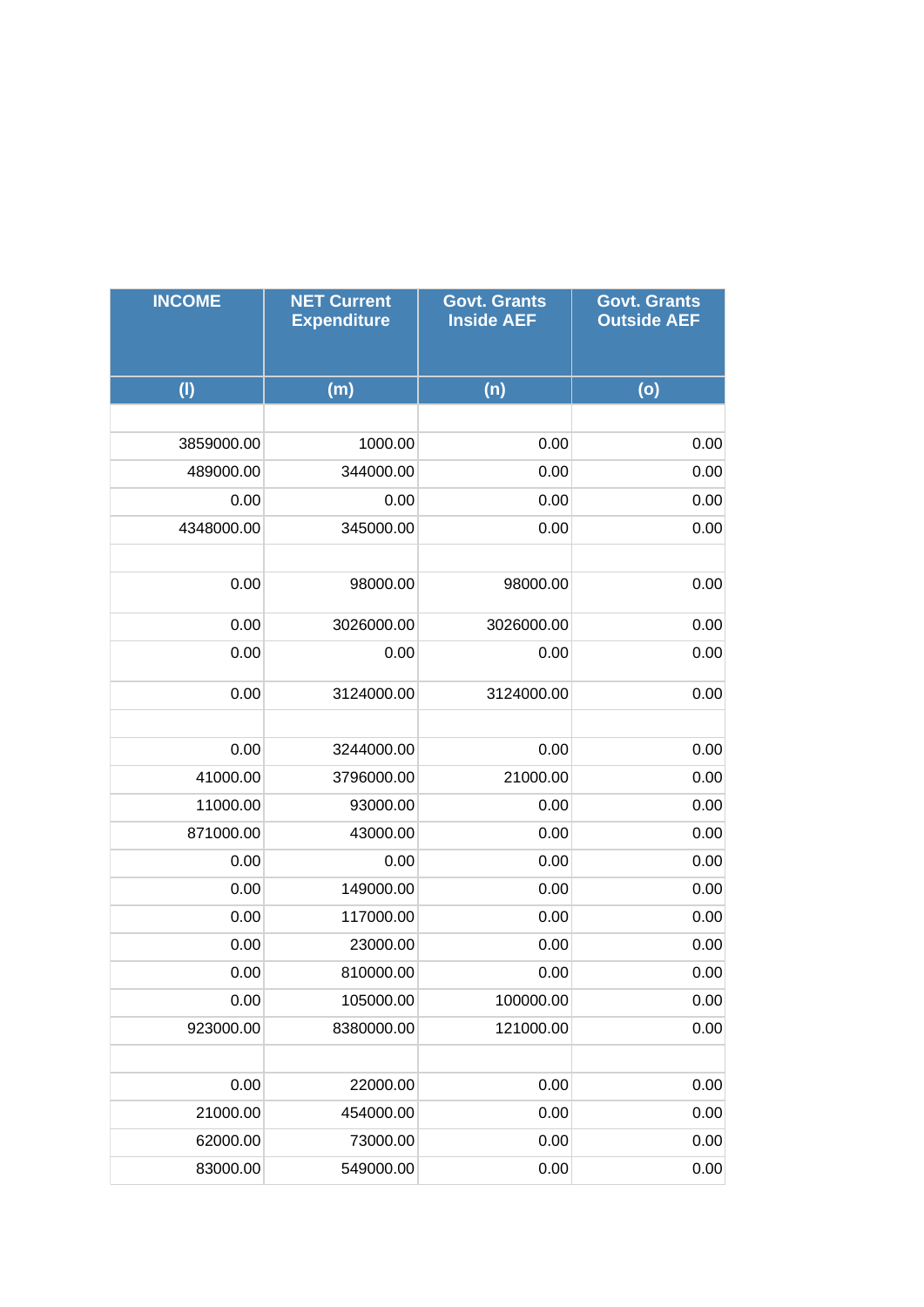| <b>LEA NET</b><br><b>Revenue</b><br><b>Expenditure</b> |
|--------------------------------------------------------|
| (p)                                                    |
|                                                        |
| 1000.00                                                |
| 344000.00                                              |
| 0.00                                                   |
| 345000.00                                              |
|                                                        |
| 0.00                                                   |
| 0.00                                                   |
| 0.00                                                   |
| 0.00                                                   |
|                                                        |
| 3244000.00                                             |
| 3775000.00                                             |
| 93000.00                                               |
| 43000.00                                               |
| 0.00                                                   |
| 149000.00                                              |
| 117000.00                                              |
| 23000.00                                               |
| 810000.00                                              |
| 5000.00                                                |
| 8259000.00                                             |
|                                                        |
| 22000.00                                               |
| 454000.00                                              |
| 73000.00                                               |
| 549000.00                                              |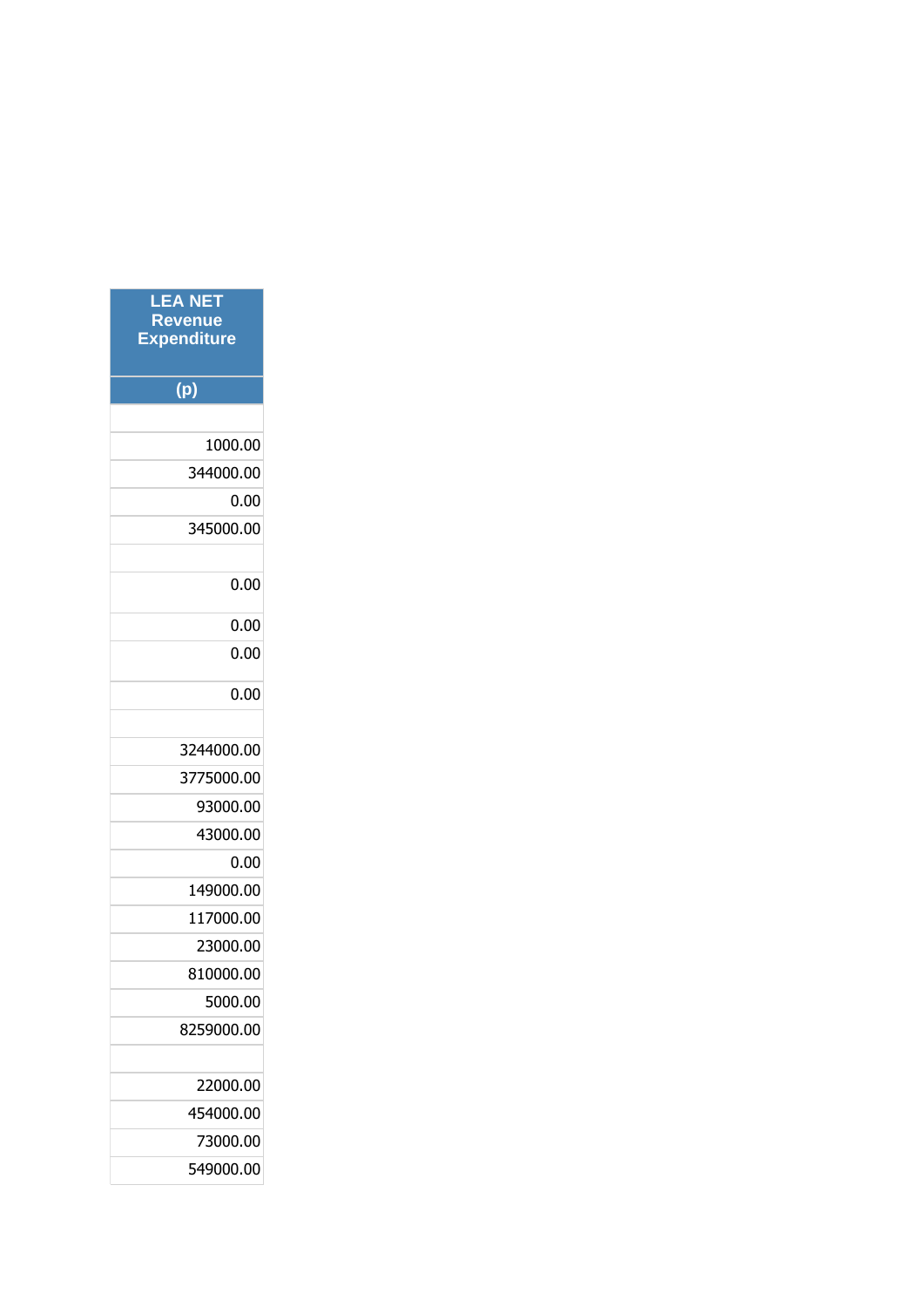| <b>FAMILY SUPPORT SERVICES</b>                                                                                             |            |
|----------------------------------------------------------------------------------------------------------------------------|------------|
| 24 Direct payments                                                                                                         | 476000.00  |
| 25 Short breaks (respite) for disabled children                                                                            | 1057000.00 |
| 26 Home care services                                                                                                      | 0.00       |
| 27 Equiptment and adaptations                                                                                              | 2000.00    |
| 28 Other family support services                                                                                           | 2093000.00 |
| 29 Contribution to health care of individual children                                                                      | 38000.00   |
| 30 Total Family Support Services                                                                                           | 3666000.00 |
| OTHER CHILDREN'S AND FAMILIES SERVICES                                                                                     |            |
| 31 Adoption services                                                                                                       | 407000.00  |
| 32 Special guardianship support                                                                                            | 148000.00  |
| 33 Other children's and families services                                                                                  | 54000.00   |
| 34 Total Other Children's and Families Services                                                                            | 609000.00  |
| <b>CHILDREN'S SERVICES STRATEGY</b>                                                                                        |            |
| 35 Children's and young people's plan                                                                                      | 0.00       |
| 36 Partnership costs                                                                                                       | 0.00       |
| 37 Central commissioning function                                                                                          | 194000.00  |
| 38 Total Children's Services Strategy                                                                                      | 194000.00  |
| <b>SOCIAL WORKERS</b>                                                                                                      |            |
| 39 Commissioning and social work                                                                                           | 5437000.00 |
| 40 Child Trust Fund top ups                                                                                                | 0.00       |
| <b>SERVICES FOR YOUNG PEOPLE</b>                                                                                           |            |
| 41 Universal services for young people (including youth work,<br>positive activities and information, advice and guidance) | 1820000.00 |
| 42 Targeted services for young people (including youth work, positive<br>activities and information, advice and guidance)  | 326000.00  |
| 43 Substances misuse services (Drugs, alcohol and volatile<br>substances)                                                  | 147000.00  |
| 44 Teenage pregnancy services                                                                                              | 130000.00  |
| 45 Connexions                                                                                                              | 1749000.00 |
| 46 Student support/including mandatory awards                                                                              | 176000.00  |
| 47 Total Services for Young People                                                                                         | 4348000.00 |
| 48 Capital Expenditure from Revenue (CERA) (Children's and young<br>people's services)                                     |            |
| 49 CHILDREN AND YOUNG PEOPLE'S SERVICES BUDGET<br>(Including CERA)                                                         |            |
| 50 CHILDREN AND YOUNG PEOPLE'S SERVICES BUDGET<br>(excluding CERA)                                                         |            |
| Memorandum Items (include below the part of the expenditure recorded in individual lines abov                              |            |
| <b>Children's centres</b>                                                                                                  |            |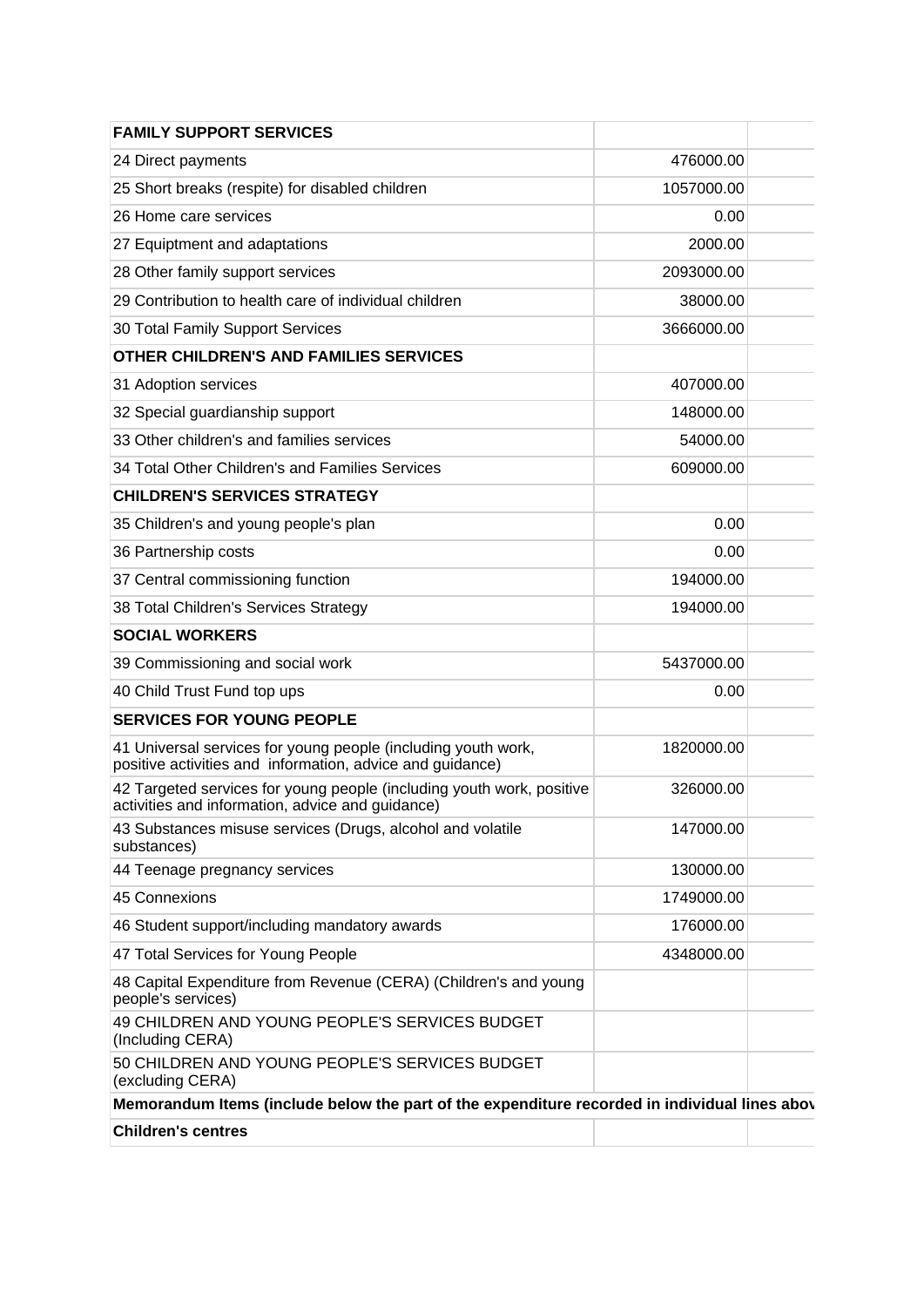| 268000.00  | 476000.00   | 0.00      | 0.00     | 0.00              |
|------------|-------------|-----------|----------|-------------------|
| 115000.00  | 1790000.00  | 318000.00 | 0.00     | 415000.00         |
| 0.00       | 1000.00     | 1000.00   | 0.00     | 0.00              |
| 0.00       | 51000.00    | 0.00      | 0.00     | 49000.00          |
| 799000.00  | 2445000.00  | 291000.00 | 33000.00 | 28000.00          |
| 10000.00   | 38000.00    | 0.00      | 0.00     | 0.00              |
| 1192000.00 | 4801000.00  | 610000.00 | 33000.00 | 492000.00         |
| 118000.00  | 463000.00   | 0.00      | 56000.00 | 0.00              |
| 0.00       | 148000.00   | 0.00      | 0.00     | 0.00              |
| 38000.00   | 390000.00   | 336000.00 | 0.00     | 0.00              |
| 156000.00  | 1001000.00  | 336000.00 | 56000.00 | 0.00              |
| 0.00       | 0.00        | 0.00      | 0.00     | 0.00              |
| 0.00       | 0.00        | 0.00      | 0.00     | 0.00              |
| 30000.00   | 194000.00   | 0.00      | 0.00     | 0.00              |
| 30000.00   | 194000.00   | 0.00      | 0.00     | 0.00              |
| 635000.00  | 5752000.00  | 0.00      | 0.00     | 315000.00         |
| 0.00       | 0.00        | 0.00      | 0.00     | 0.00              |
| 292000.00  | 2003000.00  | 183000.00 | 0.00     | 0.00              |
| 75000.00   | 382000.00   | 56000.00  | 0.00     | 0.00              |
| 107000.00  | 209000.00   | 0.00      | 62000.00 | 0.00              |
| 23000.00   | 130000.00   | 0.00      | 0.00     | 0.00              |
| 0.00       | 1749000.00  | 0.00      | 0.00     | 0.00              |
| 0.00       | 259000.00   | 0.00      | 0.00     | 83000.00          |
| 497000.00  | 4732000.00  | 239000.00 | 62000.00 | 83000.00          |
| 0.00       | 0.00        |           |          |                   |
| 7864000.00 | 34232000.00 |           |          |                   |
| 7864000.00 | 34232000.00 |           |          |                   |
|            |             |           |          | <b>ndum Items</b> |
|            |             |           |          |                   |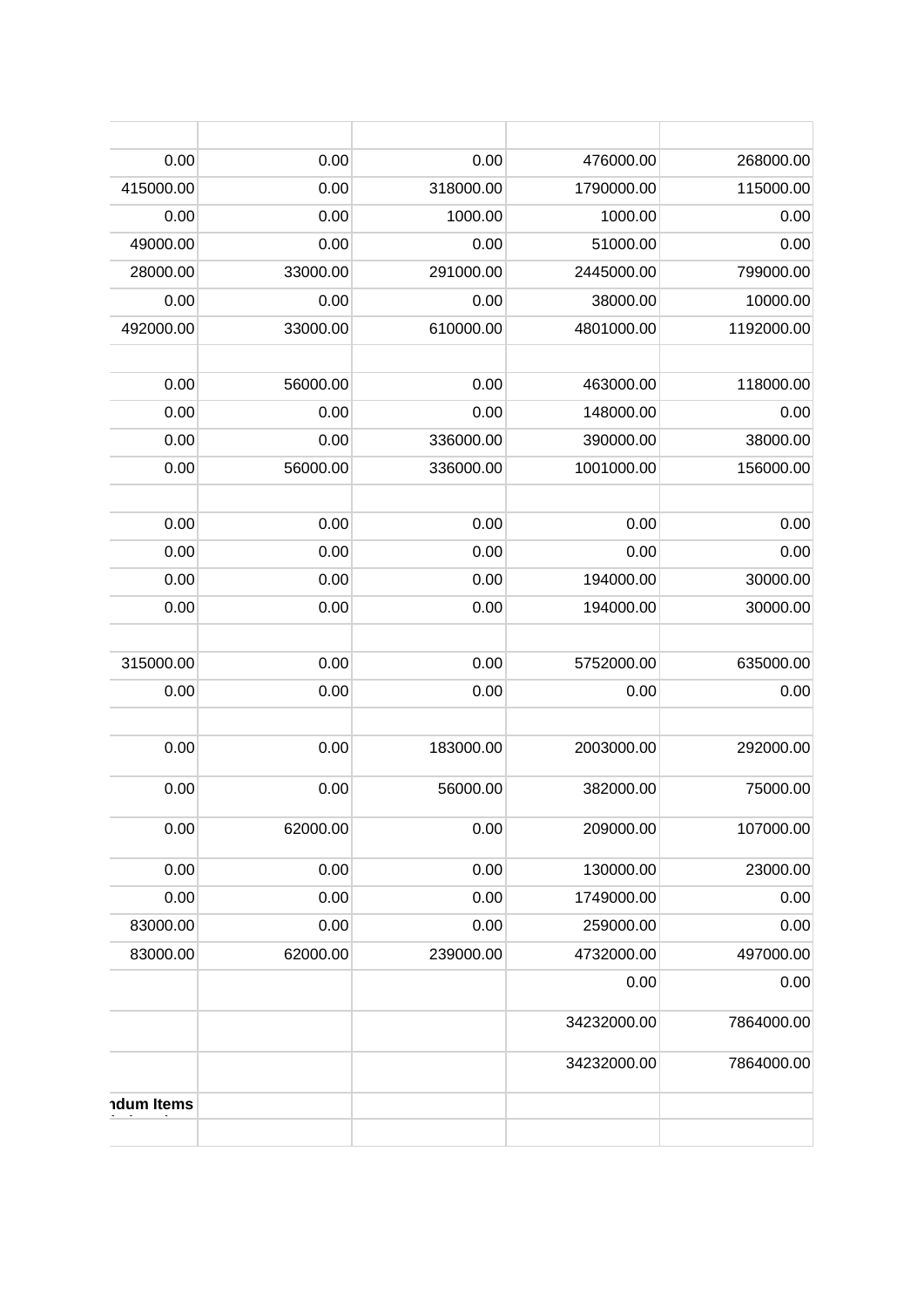| 208000.00   | 0.00       | 0.00      | 208000.00  |
|-------------|------------|-----------|------------|
| 1675000.00  | 1072000.00 | 0.00      | 603000.00  |
| 1000.00     | 0.00       | 0.00      |            |
| 51000.00    | 0.00       | 0.00      | 1000.00    |
| 1646000.00  | 352000.00  |           | 51000.00   |
|             |            | 0.00      | 1294000.00 |
| 28000.00    | 0.00       | 0.00      | 28000.00   |
| 3609000.00  | 1424000.00 | 0.00      | 2185000.00 |
|             |            |           |            |
| 345000.00   | 0.00       | 0.00      | 345000.00  |
| 148000.00   | 0.00       | 0.00      | 148000.00  |
| 352000.00   | 0.00       | 0.00      | 352000.00  |
| 845000.00   | 0.00       | 0.00      | 845000.00  |
|             |            |           |            |
| 0.00        | 0.00       | 0.00      | 0.00       |
| 0.00        | 0.00       | 0.00      | 0.00       |
| 164000.00   | 0.00       | 37000.00  | 127000.00  |
| 164000.00   | 0.00       | 37000.00  | 127000.00  |
|             |            |           |            |
| 5117000.00  | 41000.00   | 171000.00 | 4905000.00 |
| 0.00        | 0.00       | 0.00      | 0.00       |
|             |            |           |            |
| 1711000.00  | 133000.00  | 0.00      | 1578000.00 |
| 307000.00   | 0.00       | 0.00      | 307000.00  |
| 102000.00   | 0.00       | 0.00      | 102000.00  |
| 107000.00   | 0.00       | 0.00      | 107000.00  |
| 1749000.00  | 0.00       | 0.00      | 1749000.00 |
| 259000.00   | 0.00       | 83000.00  | 176000.00  |
| 4235000.00  | 133000.00  | 83000.00  | 4019000.00 |
| 0.00        |            |           |            |
| 26368000.00 |            |           |            |
| 26368000.00 |            |           |            |
|             |            |           |            |
|             |            |           |            |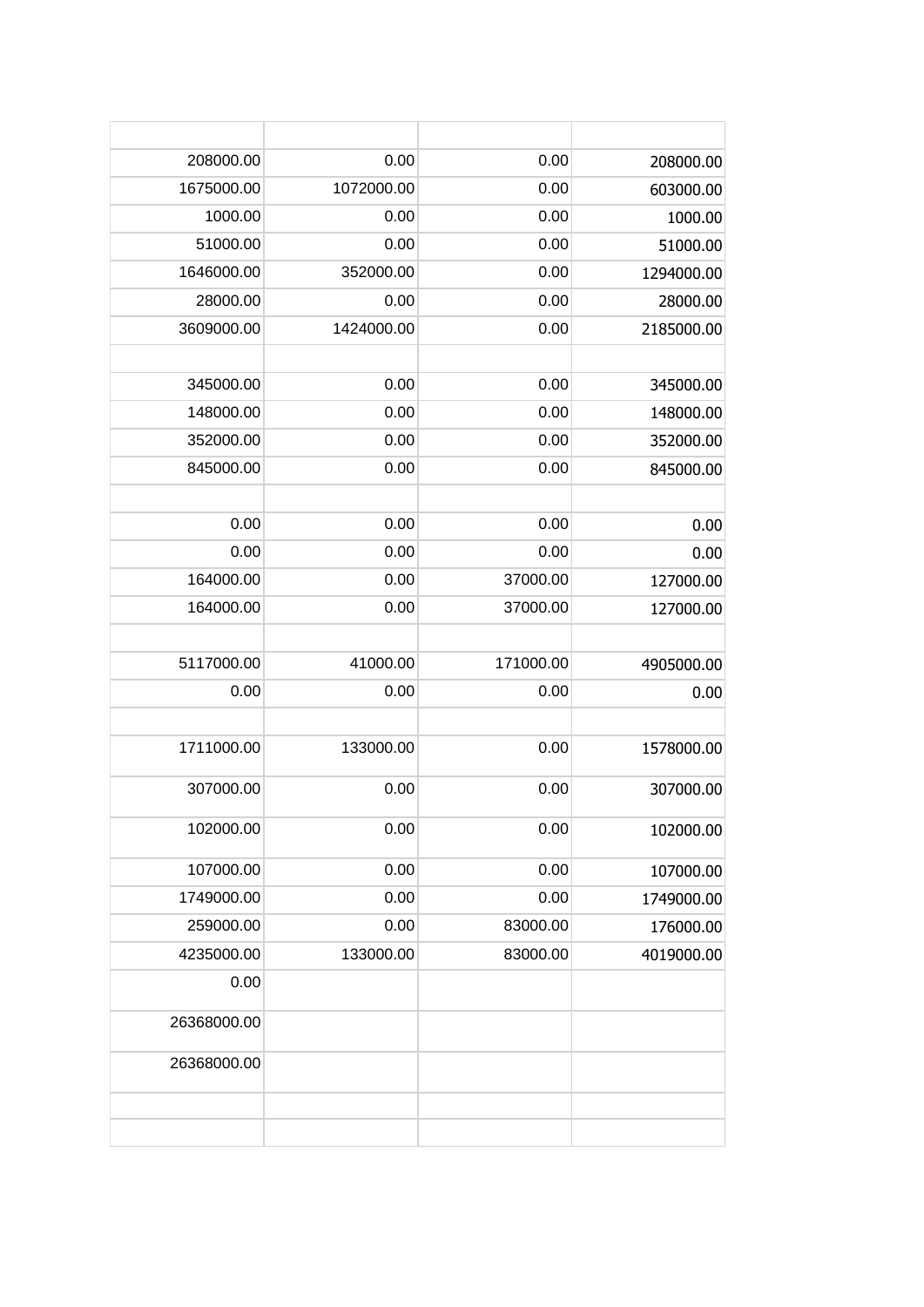| 51 Spend on evidence based, early intervention services delivered<br>through Sure Start Children's Centres (whether provided by children's<br>centres using delegated budgets or commissioned by the local<br>authority) - (memorandum expenditure extracted from lines 5 to 7<br>above) |  |
|------------------------------------------------------------------------------------------------------------------------------------------------------------------------------------------------------------------------------------------------------------------------------------------|--|
| Services for young people                                                                                                                                                                                                                                                                |  |
| 52 Youth work - (memorandum expenditure Included in lines 41 and<br>42 above)                                                                                                                                                                                                            |  |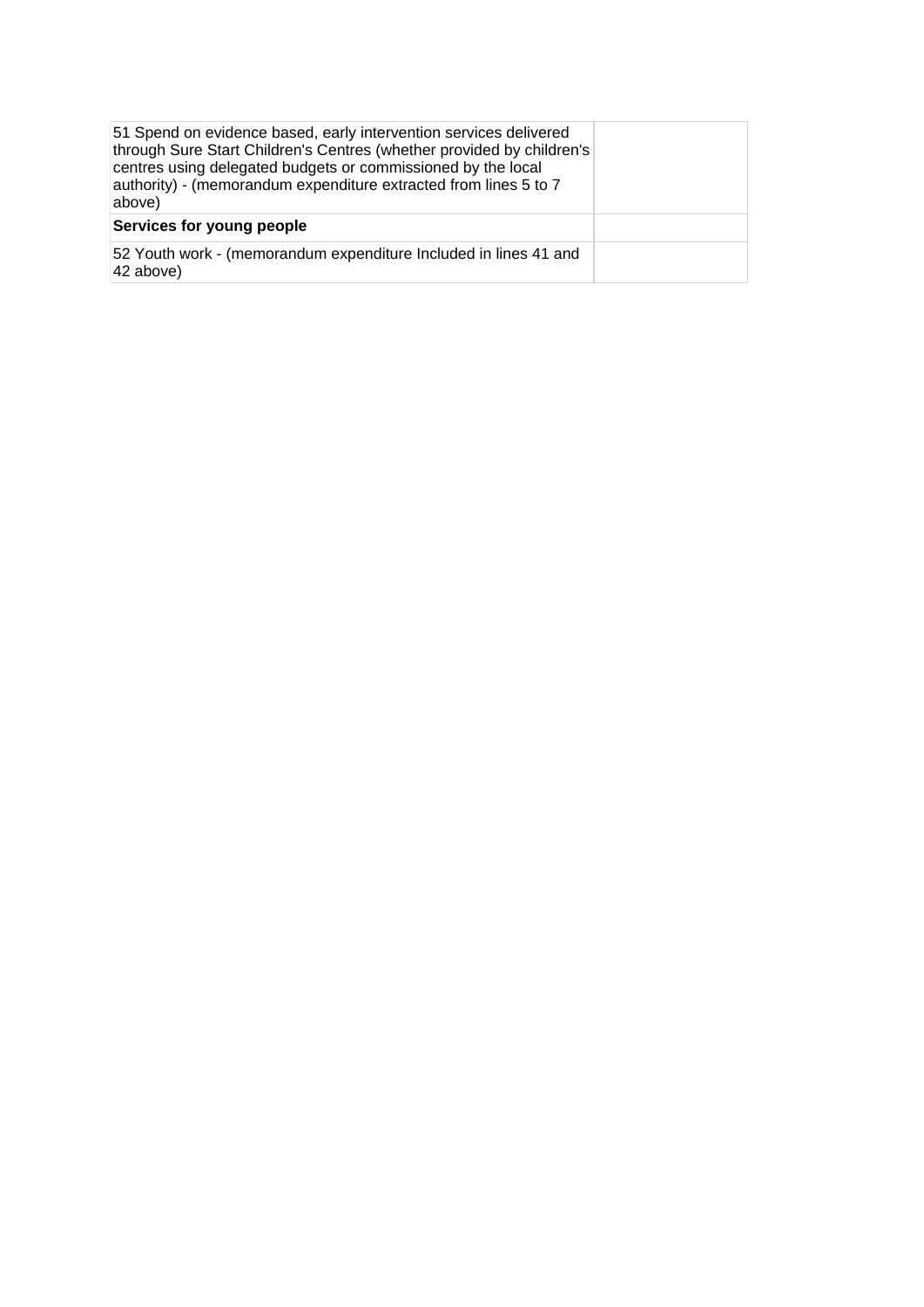|  | 0.00       |
|--|------------|
|  |            |
|  |            |
|  |            |
|  |            |
|  | 2385000.00 |
|  |            |